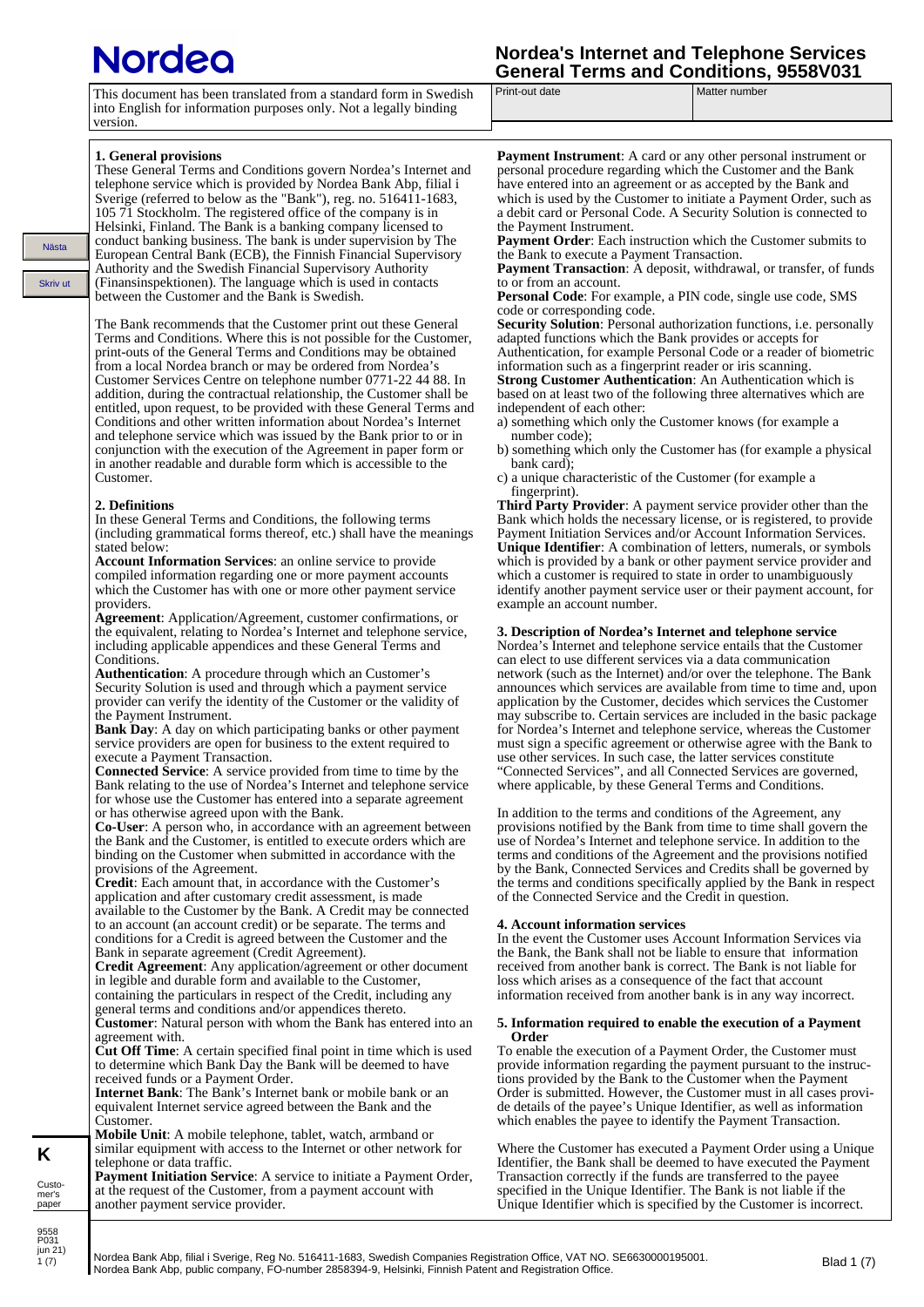# **Nordeo**

## **Nordea's Internet and Telephone Services**  General Terms and Conditions, 9558V031<br>Print-out date **Matter** number

Matter number

|                                  | 6. Approval of a Payment Transaction, receipt of a Payment<br>Order, and revocation<br>Approval of the execution of a Payment Transaction is submitted<br>directly to the Bank, via the payee, or via the supplier of the<br>Payment Initiation Services.                                                                                                                                                                                                                                                                                                                                                                                                                                                                                                              | <b>Security Solut</b><br>tion. The afore<br>tion is submitt<br>User.                                                                                     |
|----------------------------------|------------------------------------------------------------------------------------------------------------------------------------------------------------------------------------------------------------------------------------------------------------------------------------------------------------------------------------------------------------------------------------------------------------------------------------------------------------------------------------------------------------------------------------------------------------------------------------------------------------------------------------------------------------------------------------------------------------------------------------------------------------------------|----------------------------------------------------------------------------------------------------------------------------------------------------------|
| Föregående                       | The Customer is obliged to carefully examine what is presented for<br>signing when approving a payment transaction.                                                                                                                                                                                                                                                                                                                                                                                                                                                                                                                                                                                                                                                    | <b>9. Execution</b><br>Where, pursua<br>received a Pay                                                                                                   |
| <b>Skriv ut</b>                  | A Payment Transaction shall be regarded as approved where the<br>Customer has provided its consent to the execution of the Payment<br>Transaction. Where a Payment Order has been received by the<br>Bank, the Customer shall be deemed to have consented to the<br>execution of the relevant Payment Transaction(s), provided the<br>Bank has been able to verify the consent using the Customer's<br>Security Solution.                                                                                                                                                                                                                                                                                                                                              | will be receive<br>- on the same<br>EUR and is r<br>transaction d<br>transferred ar<br>- on the follow<br>SEK and ma<br>(including ba                    |
|                                  | The above-stated shall also apply where the order or instruction is<br>submitted using the Security Solution of a guardian or Co-User.                                                                                                                                                                                                                                                                                                                                                                                                                                                                                                                                                                                                                                 | made to an a<br>Payment Tra<br>within EU/El<br>exchange is re                                                                                            |
|                                  | The time of receipt of a Payment Order is the time at which a<br>correct Payment Order has been received by the Bank or when the<br>Customer approves a Payment Order that has been submitted using<br>its Security Solution. A Payment Order must be received by the<br>Bank not later than the specified Cut Off Time in order for it to be<br>possible to begin the execution of the Payment Transaction on the<br>same Bank Day. Details of established Cut Off Times are stated in<br>the Cut Off Time Appendix. Where the time of receipt is not on a<br>Bank Day or occurs after an applicable Cut Off Time, the Payment<br>Order shall be deemed to have been received on the following Bank<br>Day. The Cut Off Time Appendix is available at branches of the | in EUR;<br>- within four (<br>to an account<br>currency othe<br>Information re<br>currencies oth<br>recipients outs<br>provided by the<br>10. Bank's lia |
|                                  | Bank and on the Bank's website.<br>Once the Bank has received the Payment Order, the Customer shall<br>not be entitled to revoke the Payment Order or its approval of the<br>Payment Transaction.                                                                                                                                                                                                                                                                                                                                                                                                                                                                                                                                                                      | The Customer<br>Payment Orde<br>Payment Orde<br>that amounts a<br>Where the con                                                                          |
|                                  | In cases where the Customer, when initiating a Payment Order,<br>intends the time of receipt of the payment to be deemed a future<br>date, this date must be stated in accordance with the instructions set<br>forth in Nordea's Internet and telephone service at the time the<br>Payment Order was submitted. The time of receipt of the Payment<br>Order is deemed to be the Bank Day before the date the Customer<br>stated as the date for payment, regardless of when the approval was                                                                                                                                                                                                                                                                           | amount is non<br>Payment Tran<br>Customer has<br>the Bank shall<br>delay, repay th<br>account to that<br>executed trans                                  |
|                                  | provided. In such case, the Payment Order may be revoked not later<br>than at the end of the Bank Day preceding the payment date<br>specified by the Customer for receipt of payment by the payee.<br>However, in respect of a payment made to Bankgiro, such<br>revocation may take place not later than the established Cut Off<br>Time at the end of the Bank Day preceding the payment date<br>specified by the Customer.                                                                                                                                                                                                                                                                                                                                          | Where the Bai<br>accepted the ti<br>execution or d<br>that, notwithst<br>amount, the B<br>the Customer.                                                  |
|                                  | A Payment Order which the Bank refuses to execute according to<br>section 7 is deemed to have never been received by the Bank.                                                                                                                                                                                                                                                                                                                                                                                                                                                                                                                                                                                                                                         | Irrespective of<br>provisions set<br>shall attempt a<br>and notify the                                                                                   |
|                                  | 7. The Bank's right to deny access to an account and to refuse<br>to execute a Payment Order                                                                                                                                                                                                                                                                                                                                                                                                                                                                                                                                                                                                                                                                           | shall be free of                                                                                                                                         |
|                                  | In the event the Bank finds cause to refuse to execute a Payment<br>Order, the Bank shall inform the Customer as soon as possible. The<br>Customer receives such notification by post or via the Internet<br>Bank. However, such notice will not be provided by the Bank for<br>Payment Transactions such as Direct Debit (Autogiro), recurring<br>transfers, and Payment Instructions initiated by the payee.                                                                                                                                                                                                                                                                                                                                                         | Where a Paym<br>Identifier, the<br>correctly exec<br>Identifier. The<br>Customer prov<br>Identifier.                                                     |
|                                  | Where the Bank is of the opinion that a Third Party Provider must<br>be refused access to the Customer's information or account with<br>the Bank, the Customer shall be notified of such via the Internet<br>Bank, unless doing so is in contravention of the law or where it is<br>justified for security reasons not to do so.<br>8. Other orders or instructions                                                                                                                                                                                                                                                                                                                                                                                                    | The Bank shal<br>provided by the<br>to investigate<br>the request of<br>res to recoup a<br>Bank shall be                                                 |
| K<br>Custo-<br>mer's             | In addition to the provisions of section 6 regarding Payment<br>Orders, where an order or instruction is submitted to the Bank via<br>Nordea's Internet and telephone service using the Customer's                                                                                                                                                                                                                                                                                                                                                                                                                                                                                                                                                                     | services.<br>Paragraphs 1 -<br>provider in a I<br>EEA.                                                                                                   |
| paper<br>9558<br>P031<br>jun 21) |                                                                                                                                                                                                                                                                                                                                                                                                                                                                                                                                                                                                                                                                                                                                                                        |                                                                                                                                                          |

tion, the Customer is bound by such order or instrucementioned also applies where the order or instructed using the Security Solution of a guardian or Co-

## **dime of payments**

Int to section 6 above, the Bank is deemed to have ment Order on a particular Bank Day, the payment ed by the payee's bank not later than:

- Bank Day, where a Payment Transaction is in SEK or nade between accounts at the Bank, provided the oes not involve a currency exchange of the mount<sup>.</sup>
- ing Bank Day, where a Payment Transaction is in de to an account at another bank in Sweden inkgiro), where a Payment Transaction is in EUR and ccount at a bank within EU/EEA, as well as where a nsaction in EUR is made to an account at a bank EA and is preceded by a currency exchange if such made in Sweden from SEK and the transfer is made
- 4) Bank Days, where a Payment Transaction is made at a bank within the EU/EEA in SEK or in an EEA er than EUR.

garding approximate execution times for payments in er than those set forth above, or for payments to ride of the EU/EEA, or for express payments, are ne Bank upon request by the Customer.

## **10. Bank's liability for executing payments**

shall ensure that there are sufficient funds for any rs submitted and that information provided in the r is sufficient and accurate. The Bank shall ensure and information are transferred to the payee's bank. ditions in the first sentence are satisfied and the etheless not transferred to the payee's bank or the saction is otherwise executed incorrectly and the complained in accordance with section 26, "Claims", l, in an appropriate manner and without unnecessary he amount or restore the balance on the debited t which it would have been had the incorrectly action not taken place.

nk is able to demonstrate that the recipient bank has ransaction, the recipient bank is liable for the nonleficient execution of the transaction. In the event anding such liability, the payee's bank returns the ank shall ensure that the amount is promptly repaid to the Customer.

whether the Bank is liable according to the forth above, at the request of the Customer, the Bank is soon as possible to trace the Payment Transaction Customer of the results. The aforementioned service f charge to the Customer.

ent Transaction is executed with the aid of a Unique Payment Transaction is deemed to have been uted with respect to the payee stated in the Unique aforementioned shall apply notwithstanding that the vided additional information beyond the Unique

Il not be liable in the event the Unique Identifier e Customer is incorrect. The Bank has no obligation whether the Unique Identifier is correct. However, at the Customer, the Bank shall take reasonable measuany funds covered by the payment transaction. The entitled to charge a fee for the aforementioned

- 3 above shall not apply where a payment service Payment Transaction is domiciled outside of the EU/

Nordea Bank Abp, filial i Sverige, Reg No. 516411-1683, Swedish Companies Registration Office, VAT NO. SE6630000195001. nordea Bank Abp, fillal i Sverige, Reg No. 516411-1683, Swedish Companies Registration Office, VAT NO. SE6630000195001.<br>Nordea Bank Abp, public company, FO-number 2858394-9, Helsinki, Finnish Patent and Registration Office

 $2(7)$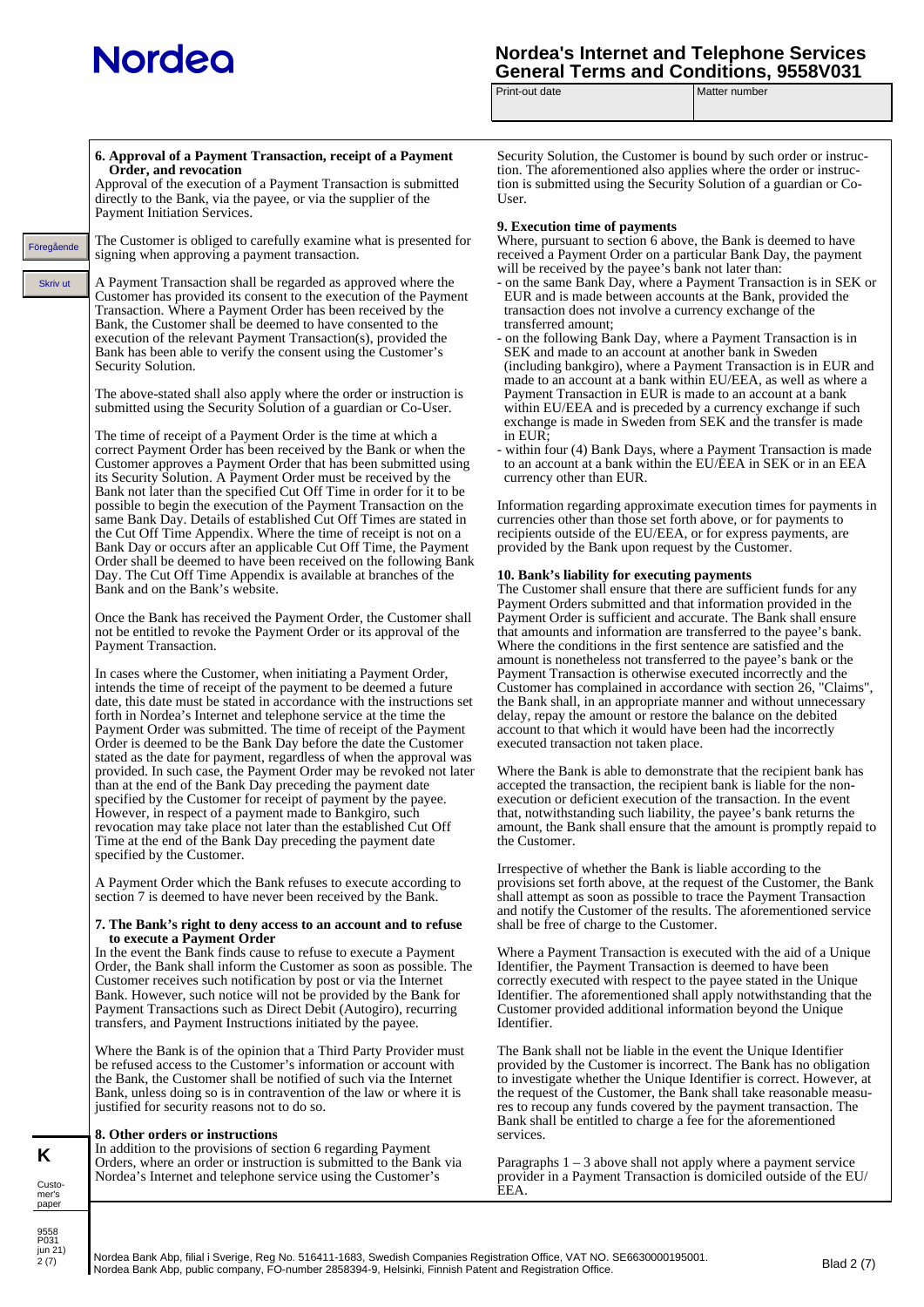## **Nordeo**

Skriv ut Föregående

## **Nordea's Internet and Telephone Services**  General Terms and Conditions, 9558V031<br>Print-out date **Matter** number

Matter number

The Customer shall be entitled to compensation for fees and interest incurred by the Customer due to the fact that a Payment Transaction was not executed, or was executed incorrectly, provided the cause is not attributable to the Customer.

**11. The Customer's obligation to safeguard and report the loss of a Payment Instrument and Security Solutions** In order to use Nordea's Internet and telephone service and Connected Services, the Customer must use a Security Solution for Authentication. The Bank designates which Security Solution the Bank accepts and which the Customer must use. The Security Solutions may vary from time to time and may be governed by a separate agreement. A separate fee may be payable for the Security Solution. In addition to the terms and conditions of the agreement concerning the Customer's Security Solution, the Customer shall be obliged to comply with the security regulations notified by the Bank from time to time. The following provisions shall apply to security solutions whereby the Customer uses a card, Persoanl Code, or corresponding Payment Instrument.

The Customer shall take necessary measures to prevent use of the Payment Instrument and Security Solution in an unauthorized manner. These may only be used by the Customer. The Payment Instrument shall be stored in a secure manner and in sight of the Customer taking into consideration the circumstances. They must be handled in the same way as cash and other documentary evidence of claims. In environments where the risk of theft is great, particular care shall be observed and the Payment Instrument must be kept in sight at all times. In cases where the Payment Instrument or Security Solution is stored on a Mobile Unit, the Customer shall use the appropriate security arrangements offered by the Mobile Unit, for example the Mobile Unit's locking code.

In the event the Customer chooses to Authenticate themself with the aid of biometric information, for example through the use of a fingerprint stored on a Mobile Unit, the Customer is obligated to ensure that only the Customer's own biometric information can be used for Authentication of the Customer. The Customer shall ensure that no other party's biometric information is registered on the Mobile Unit.

Where the Customer chooses to Authenticate themselves using a Personal Code, the Customer shall also:

- keep the Personal Code secret;
- not use the Personal Code in any manner which provides access to the Customer's account or services with the Bank;
- destroy the document containing the Personal Code which the Customer received from the Bank;
- not note the Personal Code on cards, card readers, or other Pay ment Instruments, or allow notation regarding the code to be affixed to, or otherwise stored together with, the Payment Instrument;
- where the Personal Code is noted, not state its function as a code or its connection with the Bank, and not store the notation
- together with cards or card readers or other Payment Instruments; where the possibility exists to choose a Personal Code, not to choose a personal code which has any connection with the Customer's personal ID number, account number, or telephone
- number; where the possibility exists change the Personal Code in the event
- of any suspicion that the code has been used in an unauthorized manner.

The provisions set forth above shall also apply, where applicable, with respect to single-use codes, passwords, etc. By single-use codes is meant, for example, the codes that a card reader generates and which is displayed after the customer has entered their personal code in the card reader.

The Payment Instrument may not be used in contravention of applicable law. The Customer shall immediately notify the Bank upon becoming aware that the Payment Instrument or Security Solution, including Personal Code, has been lost, used in an

unauthorized manner, or disclosed to an unauthorized party. Notice to the Bank as set forth above shall be given to the Bank's card service or a Nordea branch office. Where the Security Solution has been issued by a party other than a Bank, the Customer shall block the Security Solution with such party.

Where a Co-User is specified in a supplement to the Agreement, the Customer shall ensure that the Co-User also complies with these security provisions.

Where the Customer is a minor represented by a guardian, the Customer's guardian shall also be obliged to comply with these security provisions.

Nothing in this provision shall prevent the Customer from using Payment Initiation Services or Account Information Services provided by a Third Party Provider with which the Customer has entered into an agreement or whose services have otherwise been retained by the Customer.

## **12. Information provided to the Customer in special cases**

In the event of suspected security risks, and in those cases in which the Bank has discovered or suspects that a Payment Transaction is unauthorized, the Bank may notify the Customer in a manner other than that set forth in section 27 where it is considered appropriate in the individual case. This may take place through a telephone call, text message, or by the notice via electronic notification (push notices). The Bank may then inquire as to whether the Customer made a certain Payment Transaction.

#### **13. Payment liability for unauthorised transactions 13(a) Repayment for unauthorised transactions**

In the event a Payment Transaction is carried out without the consent of the Customer, or any other party authorized to use the account (unauthorized transaction), the Customer shall file a notice pursuant to section 26, Claims. Unless otherwise set forth in section 13(b) below, the Bank shall reinstate the debited account to the balance which would have applied if the unauthorized transaction not taken place.

The Customer shall not be liable as set forth above for any sum which has been debited the account where Strong Customer Authentication was not used when the unauthorized transaction was commenced. The aforementioned shall not apply where the Customer fraudulently caused, or contributed to, the unauthorized transaction.

In those cases in which the Bank has repaid a sum to the Customer and the Bank subsequently determines that the transaction was not unauthorized or that the Customer was not entitled to a refund of the entire amount, the Customer shall be liable to make repayment. In such cases, the Bank shall be entitled to debit the Customer's account by the relevant amount.

### **13(b) Payment liability for unauthorised transactions with Payment Transactions**

Where an unauthorised transaction has been possible to execute as a consequence of a failure by the Customer to safeguard its Security Solution, the Customer shall be liable for the amount, up to a maximum of SEK 400.

Where an unauthorised transaction has been executed as a consequence of the Customer's grossly negligent breach of any of its obligations pursuant to section 11, the Customer shall be liable for the entire amount, up to a maximum of SEK 12,000. However, the Customer shall be liable for the entire loss where the Customer actions are particularly blameworthy.

The Customer shall not be liable for any loss arising from an unauthorised transaction which is executed after the Customer, in accordance with the Bank's instructions, has given notice that the Payment Instrument must be blocked, unless the Customer has acted fraudulently.

**K** Custo-

9558 P031<br>jun 21)  $3(7)$ 

mer's paper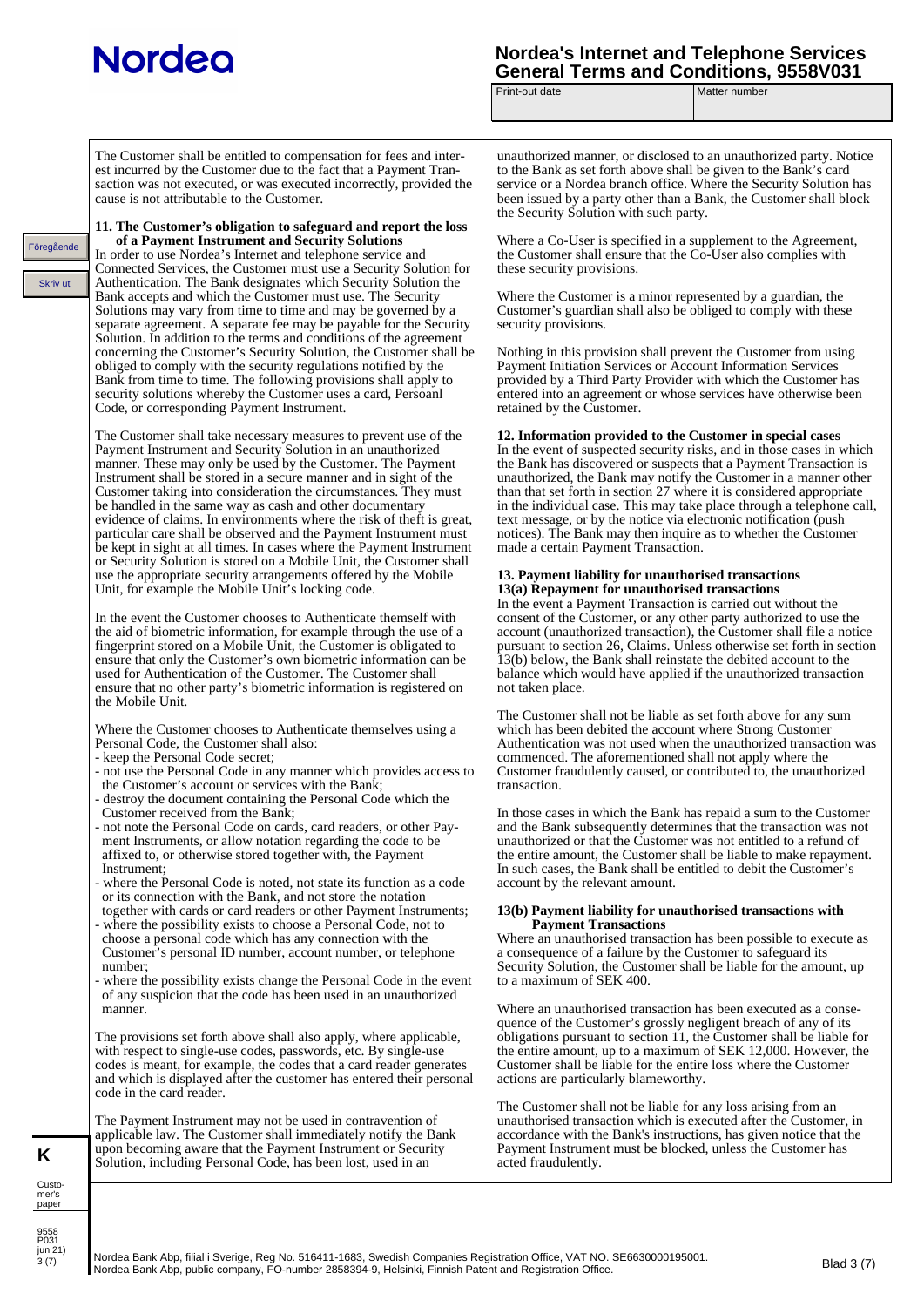Föregående<br>Skriv u

## **Nordea's Internet and Telephone Services General Terms and Conditions, 9558V031**

Print-out date Matter number

| de | The Customer shall in all cases be liable for the entire amount<br>where the Customer fails to notify the Bank without unnecessary<br>delay upon becoming aware of the unauthorised transaction. The<br>Customer, who is liable to pay for unauthorised transactions, shall<br>also pay any amounts charged to the account as a result of the<br>account being overdrawn or an approved overdraft facility being<br>exceeded.<br>13(c) Other authorized user<br>In the event any party other than the Customer is authorized to use<br>a Payment Instrument connected to the Customer's account, the<br>Customer shall be liable for unauthorized Payment Transactions<br>made on the account which have been carried out using the other<br>party's Payment Instruments as if the Customer had acted<br>personally.<br>The obligations specified in section 11 shall also apply to a Co-<br>User and, where applicable, the guardian of a Customer who is a<br>minor. Accordingly, the Bank shall be entitled to assert its rights<br>under the Agreement against the Customer in respect of any breach<br>of such obligations by the Co-User or the Customer's guardian.<br>14. Purchase and redemption of fund units<br>The following shall apply provided the Bank offers the Customer<br>the opportunity to purchase and redeem fund units via Nordea's<br>Internet and telephone service.<br>Fund savings shall be governed by the relevant fund's rules and,<br>where applicable, its prospectus.<br>The Customer is bound by the Bank's order execution policy and<br>general terms and conditions governing trading in fund units or<br>terms and conditions governing fund accounts for units in SICAV<br>companies (foreign collective investment undertakings). The<br>Customer is obliged to keep him or herself apprised of, and comply<br>with, such policy and terms and conditions.<br>Fund rules and/or prospectuses can be obtained from branches of<br>the Bank and the Bank's website.<br>15. Credit<br>The Customer may apply for and enter into Credit agreements with<br>the Bank through the Internet. The Bank decides what types of<br>credits that are made available at each time through the Internet. An<br>application for a Credit or a Credit Agreement is signed by the<br>Customer by using the Customer's Security Solution (see section<br>11 above). The Customer's use of the Security Solution provided<br>by the Bank is the equivalent of the Customer's signature. A Credit<br>Application or a Credit Agreement confirmed by the Customer<br>through the use of the Customer's Security Solution is binding on<br>the Customer in the same way as if the Credit Application or Credit<br>Agreement had been prepared in writing and signed by the<br>Customer's own hand. Where, in conjunction with an application<br>for Credit or a request for a change in the Credit terms and<br>conditions via the Internet or telephone, the Customer represents<br>one or more additional borrowers, the Customer shall be obligated<br>to ensure that the necessary consent for the measures has been<br>obtained from the other borrowers and providers of security (other<br>than the borrower/borrowers).<br>The Customer agrees that, where an application for a Credit is<br>made through the Internet, the Bank may communicate the result of<br>its credit assessment (i.e. whether the credit has been approved or<br>not) to the Customer notifying the Customer through logged in<br>pages on the Internet and furthermore agrees that the Credit<br>Agreement and other documentation to be provided by the Bank in<br>connection with an application for a Credit will be made available<br>to the Customer through logged in pages on the Internet.<br>A Credit Agreement is deemed to have been entered into when the<br>Customer through the use of the designated Security Solution<br>accepts the content of the Credit Agreement. When entering into a | form "Standard European Consumer Credit Information" provided<br>by the Bank and also in the Credit Agreement. The right to with-<br>drawal does not apply to Credit Agreements secured by a mortgage<br>on real property, site leasehold interests in government land,<br>cooperative apartments, or similar interests.<br>It is recommended that the Customer print out the Credit<br>Agreement, including any appendices and the General Terms and<br>Conditions. If the Customer does not have this possibility, print<br>outs can be provided by a Nordea branch office or ordered at<br>Nordea Customer Centre, tel 0771 – 22 44 88.<br>16. Co-Users<br>The Customer may not, without the Bank's consent, represent any<br>other party (for example, pursuant to a power of attorney) in<br>respect of Nordea's Internet or telephone service and Connected<br>Services or allow him or herself to be represented by any other<br>party in contacts with the Bank in respect of Nordea's Internet and<br>telephone service and Connected Services.<br>Notwithstanding the provisions of the first paragraph, where agreed<br>with the Customer, the Bank may execute an order submitted by a<br>Co-User according to information in the supplement to the<br>Agreement (see: Supplemental Agreement regarding Nordea's<br>Internet and Telephone Service).<br>When executing such an order, the Bank is not obliged, for the<br>order to be binding on the Bank, to verify whether any mandate<br>relationship exists between the Customer and the Co-User.<br>The Customer mayrevoke the Bank's right to execute orders<br>submitted by a Co-User, at any time, by giving notice to the Bank.<br>17. Customers who are minors<br>If the Customer is the guardian of a minor, the Customer may<br>represent the minor and sign agreements to connect the minor to<br>various services of the Bank. The Bank decides on the services<br>which may be the object of such signing of agreements.<br>The Bank shall be entitled to assume, with binding effect on the<br>minor, that such signing of agreements regarding connection to the<br>services of the Bank has taken place exclusively on behalf of the<br>minor and, where the minor is represented by more than one<br>guardian, to assume, with binding effect on the minor, that such<br>signing of agreements regarding connection to services has been<br>executed by all guardians acting in mutual agreement. Each<br>guardian shall be individually entitled to terminate such<br>connections.<br>Insofar that the Customer signs such agreements on behalf of the<br>minor through the Internet or telephone bank, without binding<br>effect on the minor, the Customer is liable to pay amounts to the<br>Bank equalling the loss thus incurred by the Bank. The limitations<br>on amounts specified in section 13 above do not apply to the<br>Customer's liability according to this section.<br>18. The Bank's right to take verification measures<br>The Bank shall be entitled to postpone the execution of an order<br>which the Customer has requested via Nordea's Internet and<br>telephone service if, in the Bank's opinion, there is cause to take<br>special measures to identify the principal or verify the order.<br>19. Exchange rate<br>For Payment Transactions in a currency other than the currency of<br>the payment account, the currency is exchanged prior to the<br>execution of the Payment Transaction. Unless otherwise agreed, the<br>exchange rate used by the Bank is a reference exchange rate. The<br>reference exchange rate used is the applicable exchange rate on the<br>currency market for purchases or sales of currency at the time at<br>which the Bank executes the Payment Transaction. Reference<br>exchange rates can be obtained on a preliminary basis from the<br>Bank via branches of the Bank or the Customer Services Centre. |
|----|-----------------------------------------------------------------------------------------------------------------------------------------------------------------------------------------------------------------------------------------------------------------------------------------------------------------------------------------------------------------------------------------------------------------------------------------------------------------------------------------------------------------------------------------------------------------------------------------------------------------------------------------------------------------------------------------------------------------------------------------------------------------------------------------------------------------------------------------------------------------------------------------------------------------------------------------------------------------------------------------------------------------------------------------------------------------------------------------------------------------------------------------------------------------------------------------------------------------------------------------------------------------------------------------------------------------------------------------------------------------------------------------------------------------------------------------------------------------------------------------------------------------------------------------------------------------------------------------------------------------------------------------------------------------------------------------------------------------------------------------------------------------------------------------------------------------------------------------------------------------------------------------------------------------------------------------------------------------------------------------------------------------------------------------------------------------------------------------------------------------------------------------------------------------------------------------------------------------------------------------------------------------------------------------------------------------------------------------------------------------------------------------------------------------------------------------------------------------------------------------------------------------------------------------------------------------------------------------------------------------------------------------------------------------------------------------------------------------------------------------------------------------------------------------------------------------------------------------------------------------------------------------------------------------------------------------------------------------------------------------------------------------------------------------------------------------------------------------------------------------------------------------------------------------------------------------------------------------------------------------------------------------------------------------------------------------------------------------------------------------------------------------------------------------------------------------------------------------------------------------------------------------------------------------------------------------------------------------------------------------------------------------------------------------------------------------------------------------------------------------------------------------------------------------------------------------------------------------------------------------------------------------------------------------------------------------------------------------------------------------------------------------|----------------------------------------------------------------------------------------------------------------------------------------------------------------------------------------------------------------------------------------------------------------------------------------------------------------------------------------------------------------------------------------------------------------------------------------------------------------------------------------------------------------------------------------------------------------------------------------------------------------------------------------------------------------------------------------------------------------------------------------------------------------------------------------------------------------------------------------------------------------------------------------------------------------------------------------------------------------------------------------------------------------------------------------------------------------------------------------------------------------------------------------------------------------------------------------------------------------------------------------------------------------------------------------------------------------------------------------------------------------------------------------------------------------------------------------------------------------------------------------------------------------------------------------------------------------------------------------------------------------------------------------------------------------------------------------------------------------------------------------------------------------------------------------------------------------------------------------------------------------------------------------------------------------------------------------------------------------------------------------------------------------------------------------------------------------------------------------------------------------------------------------------------------------------------------------------------------------------------------------------------------------------------------------------------------------------------------------------------------------------------------------------------------------------------------------------------------------------------------------------------------------------------------------------------------------------------------------------------------------------------------------------------------------------------------------------------------------------------------------------------------------------------------------------------------------------------------------------------------------------------------------------------------------------------------------------------------------------------------------------------------------------------------------------------------------------------------------------------------------------------------------------------------------------------------------------------------------------------------------------------------------------------------------------------------------------------------------------------------------------------------------------------------------------------------------------------------------------------------------------------------------------------------------------------------------------------------------------------------------------------------------------------------------------------------------------------------------------------------------------------------------------------------------------------------------------------------------------------------------------------------------------------------------------------------------------------------|
|    |                                                                                                                                                                                                                                                                                                                                                                                                                                                                                                                                                                                                                                                                                                                                                                                                                                                                                                                                                                                                                                                                                                                                                                                                                                                                                                                                                                                                                                                                                                                                                                                                                                                                                                                                                                                                                                                                                                                                                                                                                                                                                                                                                                                                                                                                                                                                                                                                                                                                                                                                                                                                                                                                                                                                                                                                                                                                                                                                                                                                                                                                                                                                                                                                                                                                                                                                                                                                                                                                                                                                                                                                                                                                                                                                                                                                                                                                                                                                                                                                                 |                                                                                                                                                                                                                                                                                                                                                                                                                                                                                                                                                                                                                                                                                                                                                                                                                                                                                                                                                                                                                                                                                                                                                                                                                                                                                                                                                                                                                                                                                                                                                                                                                                                                                                                                                                                                                                                                                                                                                                                                                                                                                                                                                                                                                                                                                                                                                                                                                                                                                                                                                                                                                                                                                                                                                                                                                                                                                                                                                                                                                                                                                                                                                                                                                                                                                                                                                                                                                                                                                                                                                                                                                                                                                                                                                                                                                                                                                                                                                          |
|    | distance agreement, the Customer is ensured a right of withdrawal<br>in accordance with the Consumer Credit Act<br>(Konsument kreditlagen (2010:1846)). Information concerning the<br>right of withdrawal and how to exercise that right is included in the                                                                                                                                                                                                                                                                                                                                                                                                                                                                                                                                                                                                                                                                                                                                                                                                                                                                                                                                                                                                                                                                                                                                                                                                                                                                                                                                                                                                                                                                                                                                                                                                                                                                                                                                                                                                                                                                                                                                                                                                                                                                                                                                                                                                                                                                                                                                                                                                                                                                                                                                                                                                                                                                                                                                                                                                                                                                                                                                                                                                                                                                                                                                                                                                                                                                                                                                                                                                                                                                                                                                                                                                                                                                                                                                                     | Since the currency exchange does not take place until the Bank<br>executes the Payment Transaction and then at the applicable<br>exchange rate on the currency market, the exchange rate which is<br>used may differ from the preliminary rate.                                                                                                                                                                                                                                                                                                                                                                                                                                                                                                                                                                                                                                                                                                                                                                                                                                                                                                                                                                                                                                                                                                                                                                                                                                                                                                                                                                                                                                                                                                                                                                                                                                                                                                                                                                                                                                                                                                                                                                                                                                                                                                                                                                                                                                                                                                                                                                                                                                                                                                                                                                                                                                                                                                                                                                                                                                                                                                                                                                                                                                                                                                                                                                                                                                                                                                                                                                                                                                                                                                                                                                                                                                                                                                          |
|    |                                                                                                                                                                                                                                                                                                                                                                                                                                                                                                                                                                                                                                                                                                                                                                                                                                                                                                                                                                                                                                                                                                                                                                                                                                                                                                                                                                                                                                                                                                                                                                                                                                                                                                                                                                                                                                                                                                                                                                                                                                                                                                                                                                                                                                                                                                                                                                                                                                                                                                                                                                                                                                                                                                                                                                                                                                                                                                                                                                                                                                                                                                                                                                                                                                                                                                                                                                                                                                                                                                                                                                                                                                                                                                                                                                                                                                                                                                                                                                                                                 |                                                                                                                                                                                                                                                                                                                                                                                                                                                                                                                                                                                                                                                                                                                                                                                                                                                                                                                                                                                                                                                                                                                                                                                                                                                                                                                                                                                                                                                                                                                                                                                                                                                                                                                                                                                                                                                                                                                                                                                                                                                                                                                                                                                                                                                                                                                                                                                                                                                                                                                                                                                                                                                                                                                                                                                                                                                                                                                                                                                                                                                                                                                                                                                                                                                                                                                                                                                                                                                                                                                                                                                                                                                                                                                                                                                                                                                                                                                                                          |

Custo-mer's paper

**K**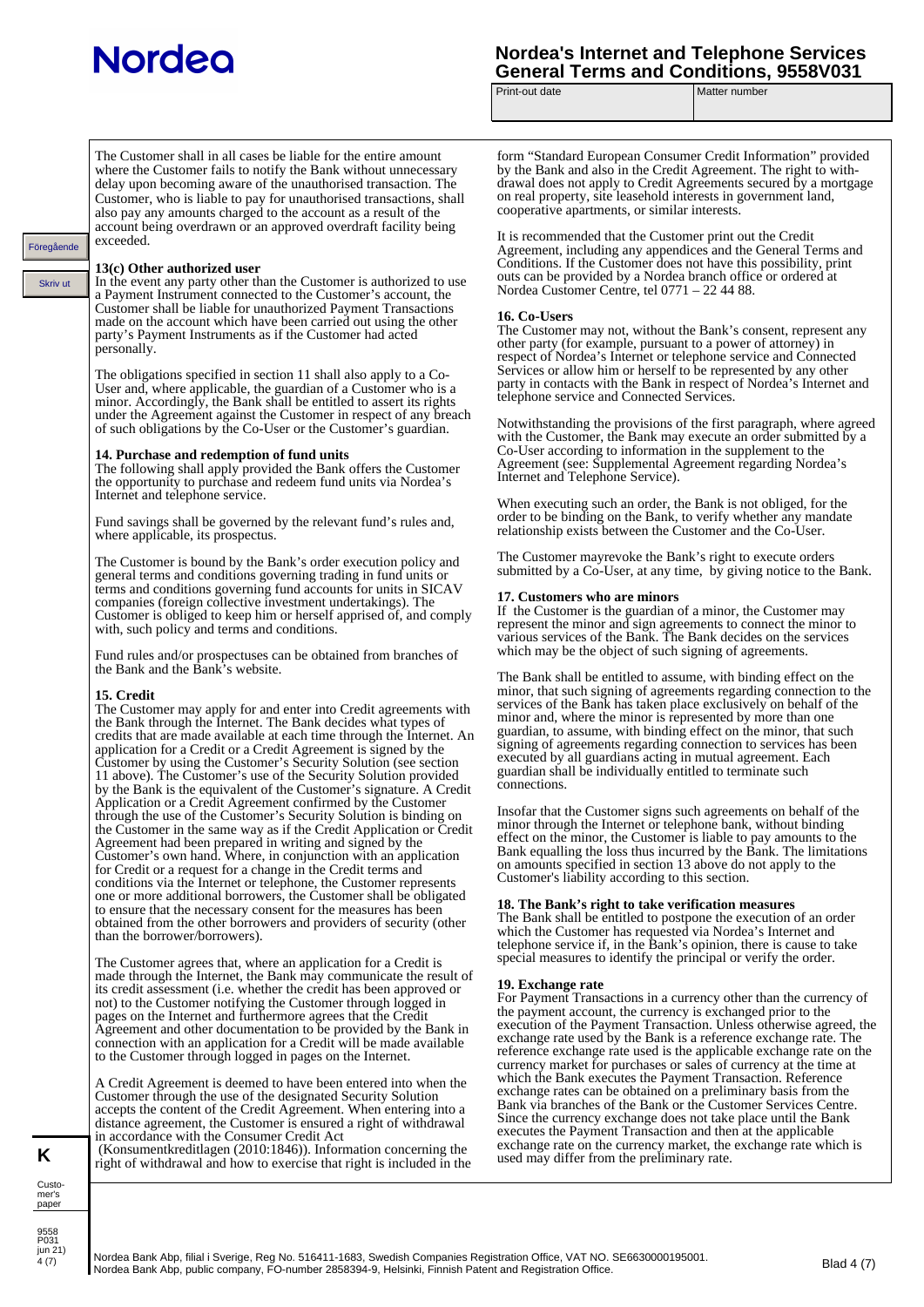## **Nordea's Internet and Telephone Services General Terms and Conditions, 9558V031**

Print-out date Matter number

|                        | 20. Term and termination of the Agreement, etc.<br>The term of the Agreement shall commence when the Customer<br>has executed the Agreement or signed these General Terms and                                                                                                          | tions, terms and conditions, or provisions governing Nordea's<br>Internet and telephone service.                                                                                                                                                                                    |
|------------------------|----------------------------------------------------------------------------------------------------------------------------------------------------------------------------------------------------------------------------------------------------------------------------------------|-------------------------------------------------------------------------------------------------------------------------------------------------------------------------------------------------------------------------------------------------------------------------------------|
|                        | Conditions via Nordea's Internet and telephone service. The<br>Agreement shall thereafter apply until further notice. The Bank<br>shall be entitled to terminate the Agreement on two (2) months'<br>notice. The Bank may terminate the Agreement with immediate                       | The Bank shall notify the Customer of the suspension in reasonable<br>time where the Bank can anticipate the suspension and it can be<br>assumed that the suspension is of more than minor importance for                                                                           |
| Föregående<br>Skriv ut | effect if the Customer is in material breach of contract.<br>The Customer shall at all times be entitled to terminate Nordea's                                                                                                                                                         | the Customer. Notification may be provided, among other means,<br>through information about the suspension being provided via the<br>Internet or over the telephone.                                                                                                                |
|                        | Internet and telephone service as of the date on which the Bank<br>receives a notice of termination of Nordea's Internet and telephone<br>service signed by the Customer. A fee for the notice of termination,                                                                         | 22. Amendments<br>The Bank shall be entitled to amend the scope and content of<br>Nordea's Internet and telephone service and Connected Services.                                                                                                                                   |
|                        | if any, shall be payable in accordance with the Bank's price list<br>applicable from time to time.<br>This Agreement is termintated upon the death of the Customer.                                                                                                                    | Where, in the Bank's opinion, the amendments are not to be.<br>regarded as insignificant, the Customer shall be informed and shall<br>be entitled immediately to terminate the Agreement prior to the                                                                               |
|                        | Where the Customer is declared bankrupt or where a guardian is<br>appointed pursuant to Chapter 11, section 7 of the Children and<br>Parents Code, the right for the Customer to use Nordea's Internet<br>and telephone service shall terminate with immediate effect,                 | date on which the amendments are to take effect. Where notice of<br>termination is not given, the Customer shall be deemed to have<br>approved the amendments.                                                                                                                      |
|                        | whereupon the Bank shall be entitled to terminate this Agreement.<br>The Bank shall be entitled to discontinue use of the Nordea's                                                                                                                                                     | The Bank shall give notice of any amendments to the Agreement<br>not later than two (2) months prior to the date on which they are to<br>take effect and in accordance with section 27. If the Customer does                                                                        |
|                        | Internet and telephone service and/or terminate the Agreement<br>effective immediately or at a time determined by the Bank in the<br>event:                                                                                                                                            | not approve the amendments, the Customer is entitled, immediately<br>and at no charge, to terminate the Agreement prior to the date on<br>which the amendments are to take effect. Where notice of<br>termination is not given, the Customer shall be deemed to have                |
|                        | - the Customer does not reply to the Bank's questions or otherwise<br>fails to assist the Bank in regularly achieving know your customer                                                                                                                                               | approved the amendments.                                                                                                                                                                                                                                                            |
|                        | knowledge;<br>- the Bank suspects that Nordea's Internet and telephone service<br>will be used for criminal activities or otherwise used in violation<br>of applicable legislation;                                                                                                    | Amendments to exchange rates which are based on an agreed<br>reference exchange rate pursuant to section 19 above may be<br>applied immediately without notification.                                                                                                               |
|                        | - the Bank has cause to assume that the Customer has otherwise<br>acted, or will act, in a manner which may cause damage to the<br>Bank or a third party; or                                                                                                                           | 23. Limitation of the Bank's liability<br>The Bank shall not be liable for loss due to Swedish or foreign<br>legislation, measures taken by Swedish or foreign public                                                                                                               |
|                        | - the Customer is listed on any of the sanctions lists regarding<br>international sanctions which the Bank takes into consideration in<br>its operations.                                                                                                                              | authorities, acts of war, strikes, blockades, boycotts, lockouts, or<br>other similar circumstances. The reservation with respect to strikes,<br>blockades, boycotts, and lockouts shall apply not with standing that<br>the Bank is itself the object of, or takes, such measures. |
|                        | According to the Payment Services Act, a consumer who is a legal<br>resident within the EEA is entitled to a current account with basic<br>functions linked to such an account. At Nordea, the Personal<br>Current Account (Personkonto) is such a current account, and                | Loss which has arisen in cases other than those stated above shall<br>not be compensable by the Bank provided it has exercised normal<br>care.                                                                                                                                      |
|                        | "basic functions" refer to a Nordea Electron card that is linked to<br>that account, and Nordea's Internet and telephone service with the<br>"payments" option. In cases where Nordea's Internet and telephone<br>service agreement is such a basic service, the following grounds for | Instead of that which is set out above in this clause $-$ as regards<br>Payment Transactions for the part of the transaction conducted in<br>the EU/EEA – the following applies: the Bank is not liable in cases                                                                    |
|                        | termination apply: The Bank is entitled to terminate the Personal<br>Current Account agreement, the Nordea Electron agreement and<br>Nordea's Internet and telephone service agreement with a two-<br>month notice period if no transactions have occurred on the                      | of abnormal or unforeseeable circumstances over which the Bank,<br>or the party engaged by the Bank to execute the Payment<br>transaction, has no control and the consequences of which were                                                                                        |
|                        | Personal Current Account in the past 24 months, or if special<br>grounds exist. The Bank is entitled to terminate the Personal<br>Current Account agreement, the Nordea Electron agreement and                                                                                         | impossible for the Bank, or the party engaged by the Bank, to avoid<br>despite all efforts to the contrary. Neither shall any liability arise<br>for the execution of Payment Transactions pursuant to this<br>paragraph when the Bank or the party engaged by the Bank acts in     |
|                        | Nordea's Internet and telephone service agreement with immediate<br>effect if the Customer has intentionally used the Personal Current<br>Account for illegal purposes or if the Customer has provided                                                                                 | accordance with Swedish law or EU law.<br>The Bank shall not be liable for indirect loss unless such loss was                                                                                                                                                                       |
|                        | erroneous information in order to be able to open a Personal<br>Current Account with basic functions, and accurate information                                                                                                                                                         | caused by the Bank's gross negligence.                                                                                                                                                                                                                                              |
|                        | would have led to a refusal to the Customer opening such an<br>account.<br>21. Bank's right to suspend Nordea's Internet and telephone                                                                                                                                                 | Where the Bank is prevented from executing a payment or taking<br>any other measure due to an event set forth in this section, the<br>measure may be postponed until the impediment has ceased. In the<br>event of a postponed payment, where interest has been agreed              |
|                        | service<br>In addition to the provisions set forth in section 20 above, the Bank<br>shall be entitled to suspend Nordea's Internet and telephone service                                                                                                                               | upon, the Bank shall pay interest based on the interest rate<br>applicable on the due date. Where interest has not been agreed<br>upon, the Bank shall not be obliged to pay interest at an interest                                                                                |
|                        | in order to maintain or update Nordea's Internet and telephone<br>service or where, in the Bank's opinion, there is a tangible risk that<br>the Bank or its customers will incur loss through the Bank                                                                                 | rate which is higher than the rate equivalent to the applicable<br>reference interest rate from time to time pursuant to section 9 of the<br>Interest Act (SFS 1975:635) plus two percentage points.                                                                                |
|                        | continuing to provide Nordea's Internet and telephone service.<br>The Bank shall also be entitled to suspend Nordea's Internet and<br>telephone service upon suspicion of unauthorised use, in the event                                                                               | Where the Bank is prevented from accepting a payment due to an<br>event set forth in the first paragraph or covered by the third                                                                                                                                                    |
| K<br>Custo-            | of repeated failed login attempts, where the Customer is using<br>Nordea's Internet and telephone service in a manner which may<br>harm or disrupt the service, or in the event of a violation of instruc-                                                                             | paragraph of this section, the Bank shall only be entitled to interest<br>for the period of the impediment as set forth in the terms and<br>conditions applicable on the due date.                                                                                                  |
| mer's<br>paper         |                                                                                                                                                                                                                                                                                        |                                                                                                                                                                                                                                                                                     |
| 9558                   |                                                                                                                                                                                                                                                                                        |                                                                                                                                                                                                                                                                                     |

9558 P031 jun 21) 5 (7)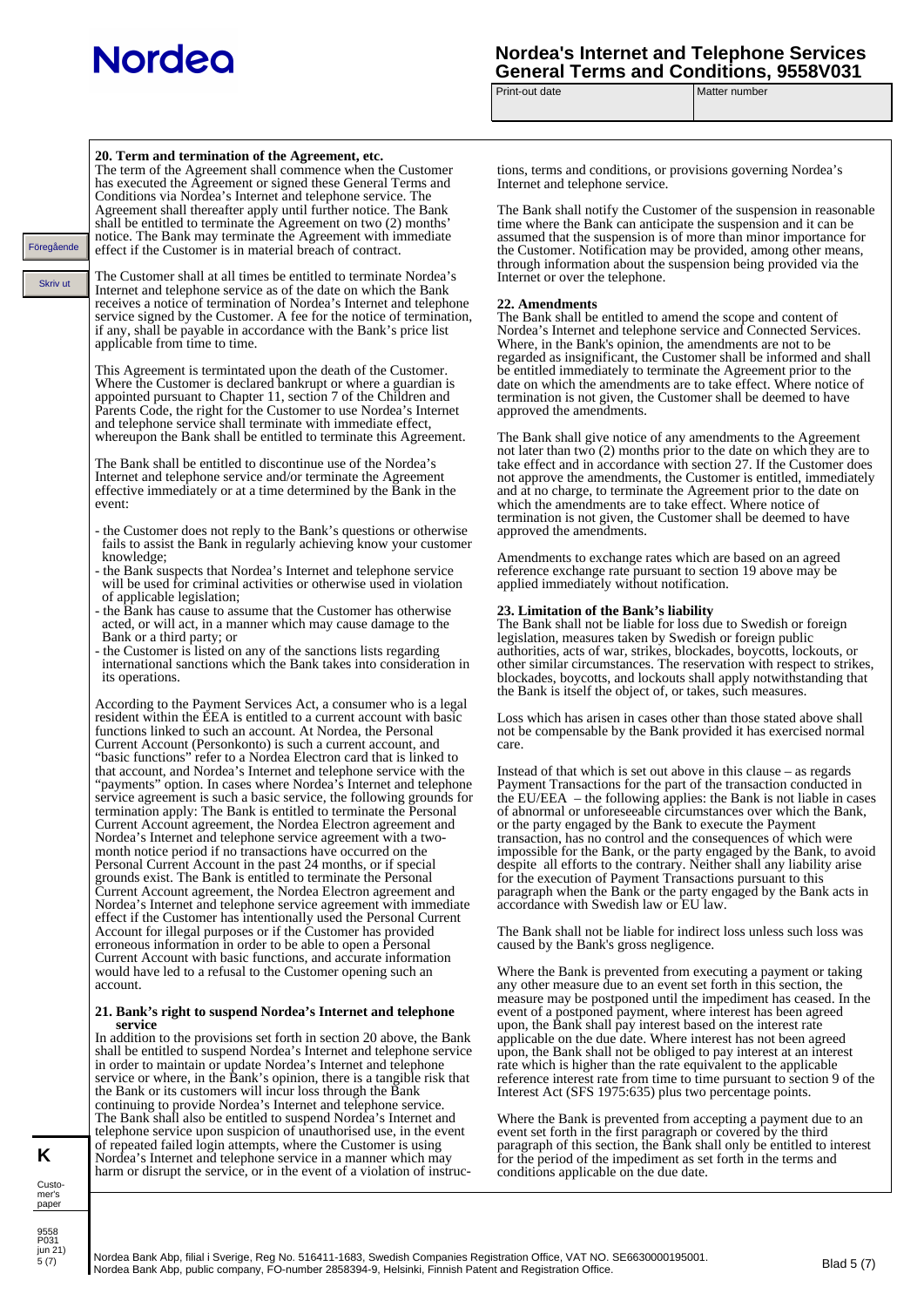Föregåen<br>Skriv

9558 P031<br>jun 21)  $6(7)$ 

**K**

Customer's paper

## **Nordea's Internet and Telephone Services General Terms and Conditions, 9558V031**<br>Print-out date **Matter number**

Matter number

| de<br>ıt | 24. Means of communication between the parties, requirements<br>as regards the Customer's equipment and software<br>The use of Nordea's Internet and telephone service requires a touch<br>tone telephone and/or connection to a data communication network<br>(such as the Internet). Such connection requires computer and<br>communication equipment, software and an Internet subscription.<br>Since the Bank is continually developing the functionality of<br>Nordea's Internet and telephone service, the Bank recommends that<br>the Customer use an operating system and web browser which are<br>updated and supported by the manufacturers. Details of which<br>operating systems and web browsers are required from time to time<br>for access to Nordea's Internet and telephone service are provided<br>on Nordea.se.<br>The Customer is at all times personally responsible for access to the<br>technical equipment and software required to use Nordea's Internet<br>and telephone service, as well as for any costs for such equipment.<br>The Customer shall exercise normal care when using Nordea's<br>Internet and telephone service and shall safeguard his or her<br>technical equipment against unauthorised use, among other things,<br>by using antivirus programs which are updated automatically and<br>firewalls.<br>Software and security equipment provided by the Bank to the<br>Customer confer only a right of use. No ownership rights or copy-<br>right shall vest in the Customer. In addition to the terms and<br>conditions stated in the Agreement, the right of use is subject to the<br>terms and conditions prescribed by the manufacturers.<br>Software provided by the Bank may contain encryption procedures<br>and, therefore, under certain circumstances may be subject to<br>specific export rules. If the Customer intends to take software<br>provided by the Bank outside Sweden, the Customer is under an<br>obligation to verify that this is compatible with applicable export<br>rules.<br>Certain countries impose very strict rules governing the<br>importation, possession and use of software which contains<br>encryption procedures. Therefore, before the Customer brings<br>software provided by the Bank into another country, the Customer<br>should check which rules apply in that country.<br><b>25. Fees</b><br>Fees for Nordea's Internet and telephone service are payable in<br>accordance with the Bank's price list (see Price Appendix). The<br>price list is available at branches of the Bank and on the Bank's<br>website. The Bank shall be entitled to debit the Customer's<br>accounts at the Bank in the amount the Customer is obligated pay.<br>26. Claims<br>The Customer shall promptly read and review the information<br>regarding executed Payment Transactions which is provided or<br>made available to the Customer. The Customer shall notify the<br>Bank in writing and request rectification as soon as possible upon<br>becoming aware of a defect in Nordea's Internet and telephone<br>service, erroneously executed Payment Transactions or<br>unauthorised transactions ("Notice of a Defect"). However, such<br>notice may under no circumstances be given later than 13 months<br>after the account has been debited for the amount or after the defect<br>arose. Where the Customer fails to give Notice of a Defect within<br>the prescribed period, the Customer may not bring a claim against<br>the Bank based on the defect. | The Customer shall always notify the Bank as set forth above<br>where an unauthorized or incorrectly executed transaction has been<br>initiated through a Third Party Provider.<br>A shorter complaints period relating to the purchase or redemption<br>of fund units applies in accordance with the provisions of the<br>general terms and conditions governing trading in fund units or<br>terms and conditions governing fund accounts for units in SICAV<br>companies (foreign collective investment undertakings).<br>27. Notices<br>Information and notices provided by the Bank to the Customer<br>pursuant to the Agreement may be provided in accordance with the<br>provisions of this section set forth below. Letters which the Bank<br>sends to the Customer shall be deemed to have reached the<br>Customer not later than the fifth calendar day after the date of<br>dispatch, provided the letter has been sent to the address stated to<br>the Bank or which is otherwise known to the Bank. For Customers<br>who have Internet Bank, other Internet banking or Internet services,<br>the Bank may provide information and notices via such channels.<br>The Customer shall always be deemed to have received the<br>information and the notice which the Bank provides in this matter<br>at the time it is made available by the Bank.<br>Notice of any changes in terms and conditions which is provided<br>via an electronic communications services such as the Internet<br>Bank, or other Internet bank service, or Internet service, shall be<br>deemed to have been received by the Customer as soon as it has<br>been made available and the Bank has notified the Customer of this<br>by letter or electronic notice such as text message, email, or other<br>electronic notification.<br>The Customer shall immediately notify the Bank of any change of<br>name, address or telephone number. In the event the Customer<br>wishes to use an address different than the address set forth in the<br>National Population Register, notice of such must be provided to<br>the Bank in writing.<br>28. Assignment<br>The Customer may not assign its rights and obligations under the<br>Agreement to a third party. The Bank shall be entitled to assign its<br>rights and obligations under this Agreement to another company<br>within the Nordea group. "Nordea group" means the Bank and its<br>subsidiaries.<br>29. Governing law<br>This Agreement shall be governed by Swedish law and, where an<br>action is brought by the Bank, the dispute shall be decided by<br>Swedish courts. However, the Bank shall be entitled to bring legal<br>action in another country where the Customer is domiciled or<br>where the Customer has assets.<br>30. Grievances<br>Where the Customer is dissatisfied with the Bank's handling of the<br>Nordea's Internet and telephone service, the Customer should, in<br>the first instance, contact their advisor at the Bank, their local Bank<br>branch, or the Customer Services Centre. The Customer may also<br>contact the Bank's Customer Ombudsman. Where the Customer<br>wishes to file a grievance, this should be done in writing unless the<br>filed, the Bank may communicate with the Customer via the<br>Internet Bank, letter, telephone conversation, or at a physical |
|----------|----------------------------------------------------------------------------------------------------------------------------------------------------------------------------------------------------------------------------------------------------------------------------------------------------------------------------------------------------------------------------------------------------------------------------------------------------------------------------------------------------------------------------------------------------------------------------------------------------------------------------------------------------------------------------------------------------------------------------------------------------------------------------------------------------------------------------------------------------------------------------------------------------------------------------------------------------------------------------------------------------------------------------------------------------------------------------------------------------------------------------------------------------------------------------------------------------------------------------------------------------------------------------------------------------------------------------------------------------------------------------------------------------------------------------------------------------------------------------------------------------------------------------------------------------------------------------------------------------------------------------------------------------------------------------------------------------------------------------------------------------------------------------------------------------------------------------------------------------------------------------------------------------------------------------------------------------------------------------------------------------------------------------------------------------------------------------------------------------------------------------------------------------------------------------------------------------------------------------------------------------------------------------------------------------------------------------------------------------------------------------------------------------------------------------------------------------------------------------------------------------------------------------------------------------------------------------------------------------------------------------------------------------------------------------------------------------------------------------------------------------------------------------------------------------------------------------------------------------------------------------------------------------------------------------------------------------------------------------------------------------------------------------------------------------------------------------------------------------------------------------------------------------------------------------------------------------------------------------------------------------------------------------------------------------------------------------------------------------------------------------------------------------------------------------------------------------------------------------------------------------------------------------------------------|-------------------------------------------------------------------------------------------------------------------------------------------------------------------------------------------------------------------------------------------------------------------------------------------------------------------------------------------------------------------------------------------------------------------------------------------------------------------------------------------------------------------------------------------------------------------------------------------------------------------------------------------------------------------------------------------------------------------------------------------------------------------------------------------------------------------------------------------------------------------------------------------------------------------------------------------------------------------------------------------------------------------------------------------------------------------------------------------------------------------------------------------------------------------------------------------------------------------------------------------------------------------------------------------------------------------------------------------------------------------------------------------------------------------------------------------------------------------------------------------------------------------------------------------------------------------------------------------------------------------------------------------------------------------------------------------------------------------------------------------------------------------------------------------------------------------------------------------------------------------------------------------------------------------------------------------------------------------------------------------------------------------------------------------------------------------------------------------------------------------------------------------------------------------------------------------------------------------------------------------------------------------------------------------------------------------------------------------------------------------------------------------------------------------------------------------------------------------------------------------------------------------------------------------------------------------------------------------------------------------------------------------------------------------------------------------------------------------------------------------------------------------------------------------------------------------------------------------------------------------------------------------------------------------------------------------------------------------------------------------------------------------------------------------------------------------------------------------------------------------------------------------------------------------------------------------------------------------------------------------------------------------------------------------------------------------------------------------------------------|
|          |                                                                                                                                                                                                                                                                                                                                                                                                                                                                                                                                                                                                                                                                                                                                                                                                                                                                                                                                                                                                                                                                                                                                                                                                                                                                                                                                                                                                                                                                                                                                                                                                                                                                                                                                                                                                                                                                                                                                                                                                                                                                                                                                                                                                                                                                                                                                                                                                                                                                                                                                                                                                                                                                                                                                                                                                                                                                                                                                                                                                                                                                                                                                                                                                                                                                                                                                                                                                                                                                                                                                              |                                                                                                                                                                                                                                                                                                                                                                                                                                                                                                                                                                                                                                                                                                                                                                                                                                                                                                                                                                                                                                                                                                                                                                                                                                                                                                                                                                                                                                                                                                                                                                                                                                                                                                                                                                                                                                                                                                                                                                                                                                                                                                                                                                                                                                                                                                                                                                                                                                                                                                                                                                                                                                                                                                                                                                                                                                                                                                                                                                                                                                                                                                                                                                                                                                                                                                                                                             |
|          |                                                                                                                                                                                                                                                                                                                                                                                                                                                                                                                                                                                                                                                                                                                                                                                                                                                                                                                                                                                                                                                                                                                                                                                                                                                                                                                                                                                                                                                                                                                                                                                                                                                                                                                                                                                                                                                                                                                                                                                                                                                                                                                                                                                                                                                                                                                                                                                                                                                                                                                                                                                                                                                                                                                                                                                                                                                                                                                                                                                                                                                                                                                                                                                                                                                                                                                                                                                                                                                                                                                                              |                                                                                                                                                                                                                                                                                                                                                                                                                                                                                                                                                                                                                                                                                                                                                                                                                                                                                                                                                                                                                                                                                                                                                                                                                                                                                                                                                                                                                                                                                                                                                                                                                                                                                                                                                                                                                                                                                                                                                                                                                                                                                                                                                                                                                                                                                                                                                                                                                                                                                                                                                                                                                                                                                                                                                                                                                                                                                                                                                                                                                                                                                                                                                                                                                                                                                                                                                             |
|          |                                                                                                                                                                                                                                                                                                                                                                                                                                                                                                                                                                                                                                                                                                                                                                                                                                                                                                                                                                                                                                                                                                                                                                                                                                                                                                                                                                                                                                                                                                                                                                                                                                                                                                                                                                                                                                                                                                                                                                                                                                                                                                                                                                                                                                                                                                                                                                                                                                                                                                                                                                                                                                                                                                                                                                                                                                                                                                                                                                                                                                                                                                                                                                                                                                                                                                                                                                                                                                                                                                                                              |                                                                                                                                                                                                                                                                                                                                                                                                                                                                                                                                                                                                                                                                                                                                                                                                                                                                                                                                                                                                                                                                                                                                                                                                                                                                                                                                                                                                                                                                                                                                                                                                                                                                                                                                                                                                                                                                                                                                                                                                                                                                                                                                                                                                                                                                                                                                                                                                                                                                                                                                                                                                                                                                                                                                                                                                                                                                                                                                                                                                                                                                                                                                                                                                                                                                                                                                                             |
|          |                                                                                                                                                                                                                                                                                                                                                                                                                                                                                                                                                                                                                                                                                                                                                                                                                                                                                                                                                                                                                                                                                                                                                                                                                                                                                                                                                                                                                                                                                                                                                                                                                                                                                                                                                                                                                                                                                                                                                                                                                                                                                                                                                                                                                                                                                                                                                                                                                                                                                                                                                                                                                                                                                                                                                                                                                                                                                                                                                                                                                                                                                                                                                                                                                                                                                                                                                                                                                                                                                                                                              | nature of the matter dictates otherwise. Where a grievance has been                                                                                                                                                                                                                                                                                                                                                                                                                                                                                                                                                                                                                                                                                                                                                                                                                                                                                                                                                                                                                                                                                                                                                                                                                                                                                                                                                                                                                                                                                                                                                                                                                                                                                                                                                                                                                                                                                                                                                                                                                                                                                                                                                                                                                                                                                                                                                                                                                                                                                                                                                                                                                                                                                                                                                                                                                                                                                                                                                                                                                                                                                                                                                                                                                                                                                         |
|          | Where the Customer denies having provided its consent to an<br>executed Payment Transaction or claims that the Payment<br>Transaction was not executed correctly, at the Bank's request, the<br>Customer shall assist the Bank to identify the Payment Transaction<br>and shall conduct any necessary investigation of the unapproved<br>and executed Payment Transaction.                                                                                                                                                                                                                                                                                                                                                                                                                                                                                                                                                                                                                                                                                                                                                                                                                                                                                                                                                                                                                                                                                                                                                                                                                                                                                                                                                                                                                                                                                                                                                                                                                                                                                                                                                                                                                                                                                                                                                                                                                                                                                                                                                                                                                                                                                                                                                                                                                                                                                                                                                                                                                                                                                                                                                                                                                                                                                                                                                                                                                                                                                                                                                                   | meeting depending on what is considered appropriate in the<br>individual case. In the event of a dispute with the Bank, the<br>Customer can contact the National Board for Consumer Complaints<br>(a board for alternative dispute resolution) Box 174, 101 23<br>Stockholm, www.arn.se. Any application to the Board must in<br>writing. In order for the Board to adjudicate the matter, certain<br>value thresholds and deadlines, among other things, apply. The                                                                                                                                                                                                                                                                                                                                                                                                                                                                                                                                                                                                                                                                                                                                                                                                                                                                                                                                                                                                                                                                                                                                                                                                                                                                                                                                                                                                                                                                                                                                                                                                                                                                                                                                                                                                                                                                                                                                                                                                                                                                                                                                                                                                                                                                                                                                                                                                                                                                                                                                                                                                                                                                                                                                                                                                                                                                                        |
|          | Where there is a provision regarding claims in the separate terms<br>and conditions regarding a Connected Service, such provision shall<br>apply in lieu of this provision.                                                                                                                                                                                                                                                                                                                                                                                                                                                                                                                                                                                                                                                                                                                                                                                                                                                                                                                                                                                                                                                                                                                                                                                                                                                                                                                                                                                                                                                                                                                                                                                                                                                                                                                                                                                                                                                                                                                                                                                                                                                                                                                                                                                                                                                                                                                                                                                                                                                                                                                                                                                                                                                                                                                                                                                                                                                                                                                                                                                                                                                                                                                                                                                                                                                                                                                                                                  | Bank undertakes to participate in the National Board for Consumer<br>Complaints' adjudication of the dispute.                                                                                                                                                                                                                                                                                                                                                                                                                                                                                                                                                                                                                                                                                                                                                                                                                                                                                                                                                                                                                                                                                                                                                                                                                                                                                                                                                                                                                                                                                                                                                                                                                                                                                                                                                                                                                                                                                                                                                                                                                                                                                                                                                                                                                                                                                                                                                                                                                                                                                                                                                                                                                                                                                                                                                                                                                                                                                                                                                                                                                                                                                                                                                                                                                                               |
|          |                                                                                                                                                                                                                                                                                                                                                                                                                                                                                                                                                                                                                                                                                                                                                                                                                                                                                                                                                                                                                                                                                                                                                                                                                                                                                                                                                                                                                                                                                                                                                                                                                                                                                                                                                                                                                                                                                                                                                                                                                                                                                                                                                                                                                                                                                                                                                                                                                                                                                                                                                                                                                                                                                                                                                                                                                                                                                                                                                                                                                                                                                                                                                                                                                                                                                                                                                                                                                                                                                                                                              |                                                                                                                                                                                                                                                                                                                                                                                                                                                                                                                                                                                                                                                                                                                                                                                                                                                                                                                                                                                                                                                                                                                                                                                                                                                                                                                                                                                                                                                                                                                                                                                                                                                                                                                                                                                                                                                                                                                                                                                                                                                                                                                                                                                                                                                                                                                                                                                                                                                                                                                                                                                                                                                                                                                                                                                                                                                                                                                                                                                                                                                                                                                                                                                                                                                                                                                                                             |

Nordea Bank Abp, filial i Sverige, Reg No. 516411-1683, Swedish Companies Registration Office, VAT NO. SE6630000195001. nordea Bank Abp, fillal i Sverige, Reg No. 516411-1683, Swedish Companies Registration Office, VAT NO. SE6630000195001.<br>Nordea Bank Abp, public company, FO-number 2858394-9, Helsinki, Finnish Patent and Registration Office